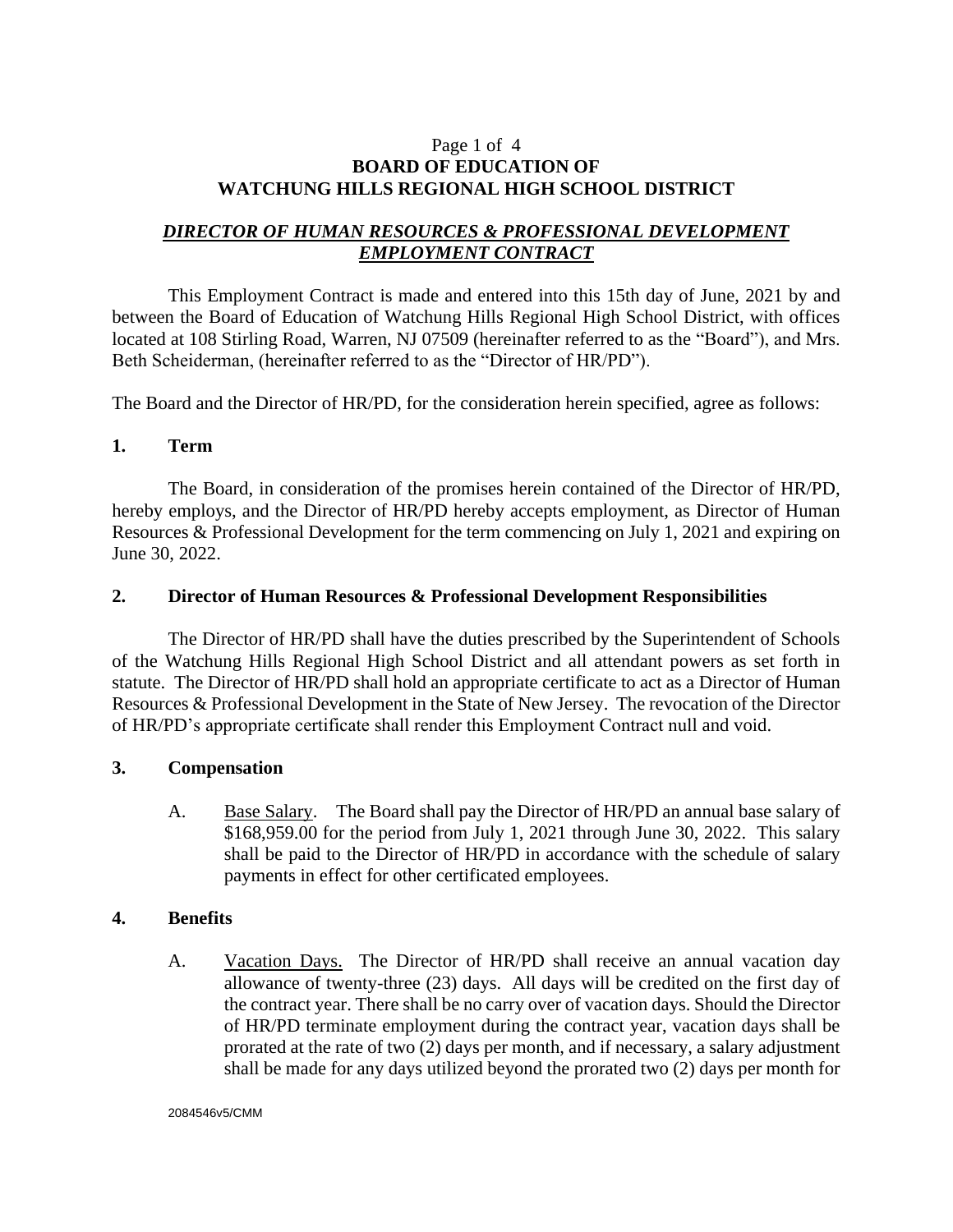# Page 2 of 4

each month worked during the year. The Director of HR/PD's vacation schedule must receive the prior approval of the Superintendent.

- B. Sick Days. The Director of HR/PD shall receive twelve (12) sick days during each full school year. Unused sick days shall accumulate without limitation pursuant to law.
- C. Personal Days. The Director of HR/PD shall be entitled to up to six (6) personal business days per year. Unused personal days from any year may not be accumulated for use in subsequent years.
- D. Bereavement Days. The Director of HR/PD shall be entitled to up to five (5) days of paid bereavement per occurrence in the event of the death of a member of her immediate family (which is defined to include spouse, children, child's spouse, mother, father, brother, sister, grandparent, mother-in-law, father-in-law, or any other member of her immediate household).
- E. Medical, Dental, Prescription & Disability Coverage. The Director of HR/PD, and her dependents, as defined by the applicable insurance policies, shall receive health benefits through the applicable WHRHS district plan using the Open Access POS plan (Direct Access), dental coverage, and long term disability insurance coverage. The Director of HR/PD must contribute towards the WHRHS health benefit as per Chapter 78, P.L. 2011**.** The contribution is pre-tax in accordance with the school district cafeteria plan. The health benefits provided will be the same as those provided to other certificated district staff.
- F. Membership Dues. The Board shall pay for all costs associated with membership for the Director of HR/PD, which include NJASA, SBA and PAA.
- G. Automobile Expenses. The Board shall reimburse Director of HR/PD at the rate allowed as non-taxable by the New Jersey OMB Circular NJ  $18A:11-12(d) - 08-16d$ 19-OMB regulations for all automobile mileage incurred in the performance of her duties, which received the prior recommendation of the Superintendent and the prior approval of the Board.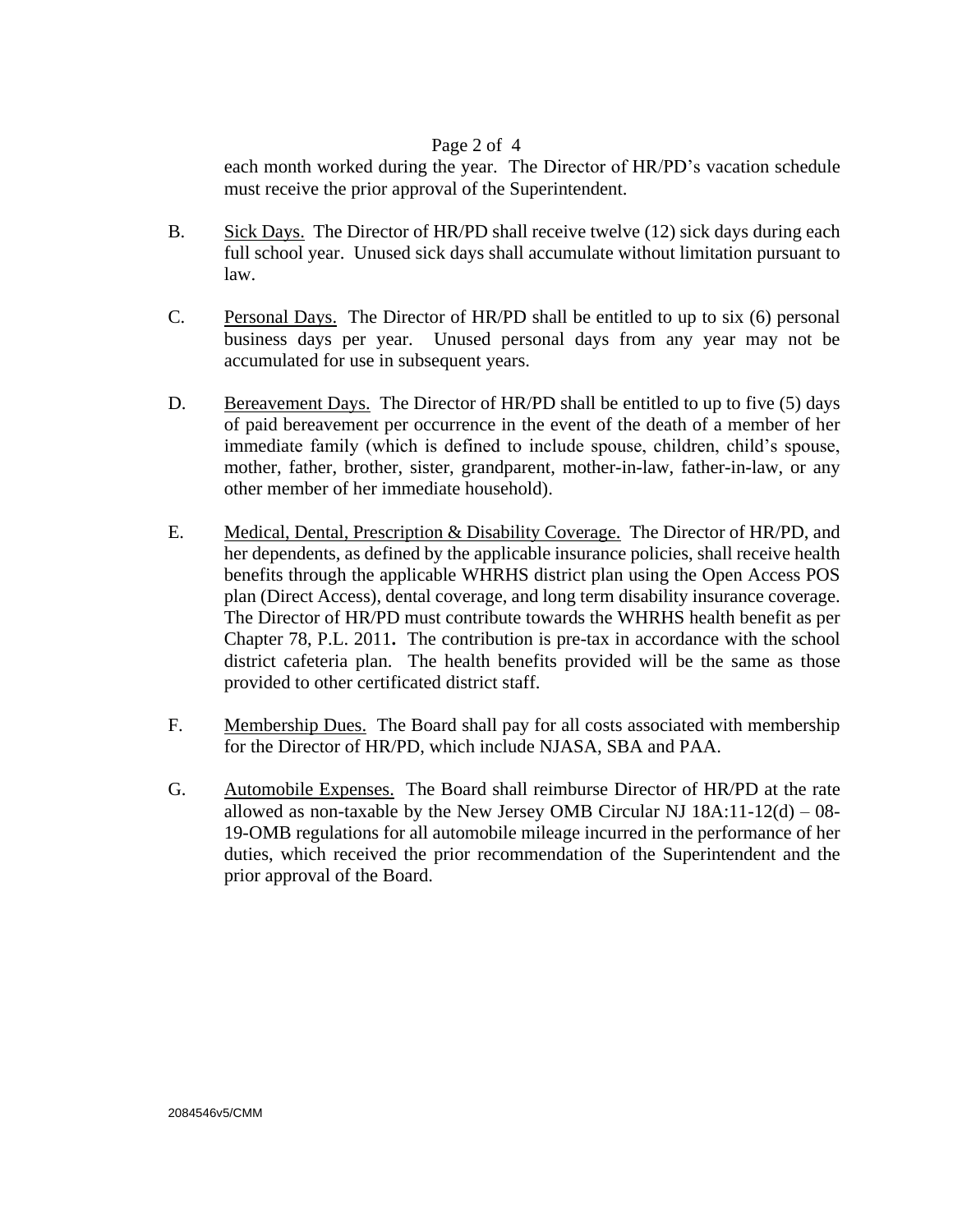# Page 3 of 4

H. Payment for Unused Sick Leave Upon Retirement. The Director of HR/PD shall be entitled to receive upon her retirement from TPAF payment for unused sick days capped at \$15,000 as per N.J.S.A. 18A:30-3.5 provided she has a minimum of forty (40) unused sick leave days at the time of retirement:

The payment will be based on the per diem rate of 1/260 of the final salary upon retirement, capped at \$15,000 as per N.J.S.A. 18A:30-3.5.

# **5. Professional Growth**

The Board will reimburse the Director of HR/PD for the cost of attending national, State or other conferences or training as recommended, in advance, by the Superintendent and approved by the Board subject to the limitations of OMB Circular - 08-19 OMB. In addition, the Board shall provide the Director of HR/PD with the cost of registration fees, tuition expenses, and textbooks associated with graduate study or other advanced education courses relevant to the Director of HR/PD's employment from an accredited college/university or "business institute" or the like which receive the recommendation of the Superintendent and the prior approval of the Board subject to the limitations of OMB Circular - 08-19 OMB. Professional growth, tuition reimbursement must be for courses that culminate in a graduate degree.

# **6. Indemnification**

Pursuant to statute, the Board shall defend, hold harmless and indemnify the Director of HR/PD from any demands, claims, suits, actions and legal proceedings brought against her in the capacity of Director of HR/PD or in her official capacity as an agent or employee of the Board provided the alleged incident arose while she was acting within the scope of her employment; and as such liability coverage is within the authority of the Board to provide under state law.

# **7. Termination of Employment Contract**

This Employment Contract may be terminated by:

- (a) mutual agreement of the parties;
- (b) unilateral termination by either party upon sixty (60) days written notice to the other party; or
- (c) actions consistent with the statutory authority of the Board.
- (d) certificate is revoked.